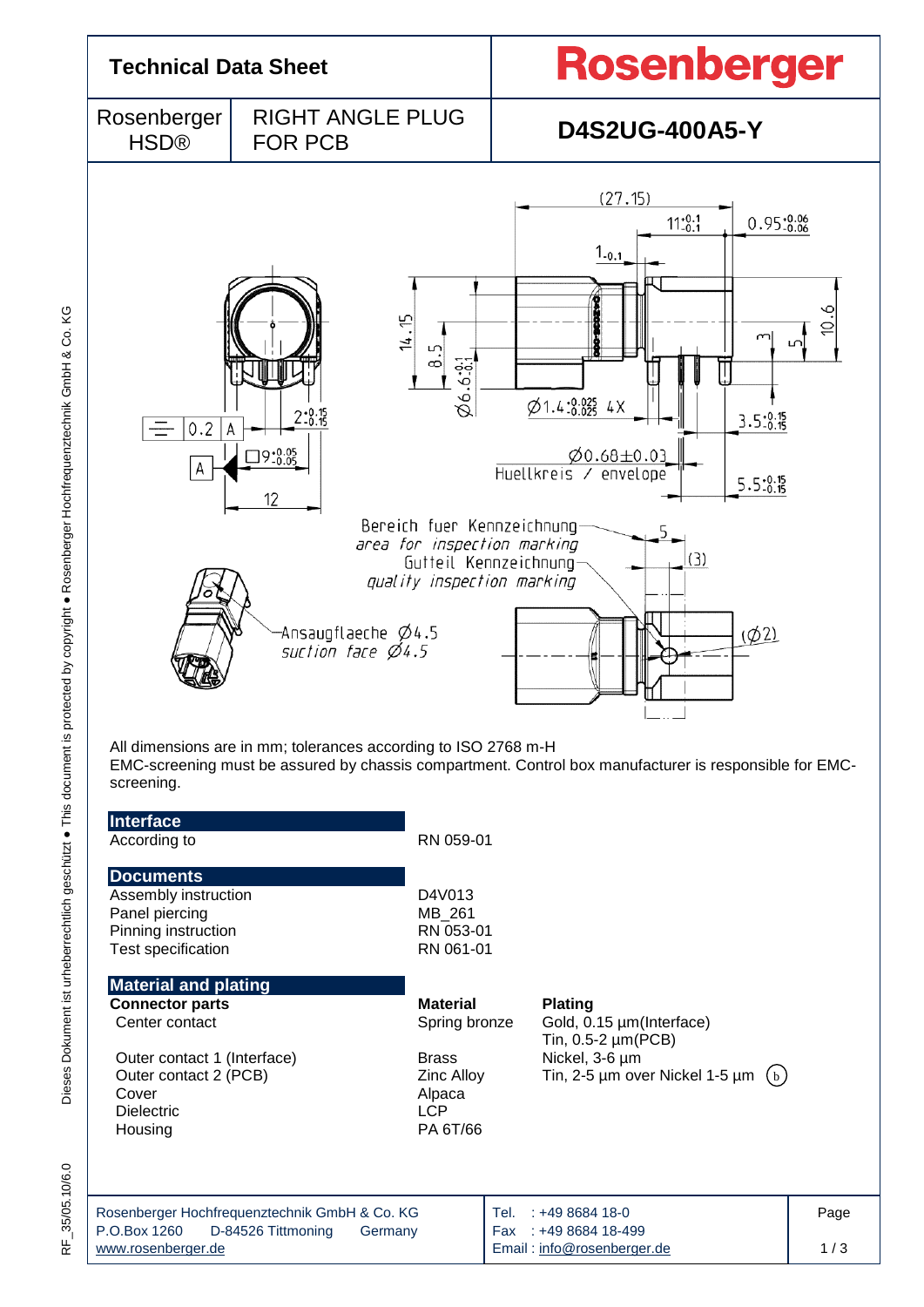## **Technical Data Sheet**

Rosenberger HSD®

### RIGHT ANGLE PLUG FOR PCB **D4S2UG-400A5-Y**

# Rosenberger

| <b>Electrical data</b>                                                                         |                                                                           |      |  |  |  |
|------------------------------------------------------------------------------------------------|---------------------------------------------------------------------------|------|--|--|--|
| Impedance, differential mode                                                                   | 100 $\Omega$ differential signalling, for one pair or quad cable shielded |      |  |  |  |
| Frequency                                                                                      | DC to 2.0 GHz                                                             |      |  |  |  |
| Return loss                                                                                    | $\geq$ 20 dB to 1 GHz                                                     |      |  |  |  |
|                                                                                                | $\geq$ 17 dB to 2 GHz                                                     |      |  |  |  |
| Insertion loss                                                                                 | $\leq$ 0.1 dB @ 1.0 GHz                                                   |      |  |  |  |
| Skew (between signal contacts)                                                                 | $\leq$ 5 psec.                                                            |      |  |  |  |
| Nearend-Crosstalk                                                                              | $\leq 30$ dB                                                              |      |  |  |  |
| <b>Farend-Crosstalk</b><br>Insulation resistance                                               | $\leq$ 35 dB<br>$\geq 1x10^3$ M $\Omega$                                  |      |  |  |  |
| Signal contact resistance                                                                      | $\leq 10$ m $\Omega$                                                      |      |  |  |  |
| Outer contact resistance                                                                       | $\leq$ 7.5 m $\Omega$                                                     |      |  |  |  |
| Test voltage                                                                                   | 250 V rms                                                                 |      |  |  |  |
| Working voltage                                                                                | 100 V rms                                                                 |      |  |  |  |
| Power current                                                                                  | $\leq$ 1.5 A DC                                                           |      |  |  |  |
| RF-leakage (shielding effectiveness)                                                           | $\ge$ 75 dB up to 1 GHz (IEC 62153-4-7)                                   |      |  |  |  |
|                                                                                                | $\geq$ 65 dB up to 2 GHz (IEC 62153-4-7)                                  |      |  |  |  |
|                                                                                                |                                                                           |      |  |  |  |
| <b>Mechanical data</b><br>Mating cycles                                                        | $\geq 25$                                                                 |      |  |  |  |
| Engagement force                                                                               | $\leq$ 30 N                                                               |      |  |  |  |
| Disengagement force                                                                            | 5 N<br>$\geq$                                                             |      |  |  |  |
| Retention force latch                                                                          | $\geq$ 110 N                                                              |      |  |  |  |
| Coding efficiency                                                                              | $\geq 80$ N                                                               |      |  |  |  |
|                                                                                                |                                                                           |      |  |  |  |
|                                                                                                |                                                                           |      |  |  |  |
| <b>Environmental data</b>                                                                      | -40 $^{\circ}$ C to +105 $^{\circ}$ C                                     |      |  |  |  |
| Temperature range<br>Thermal shock                                                             | DIN IEC 60068-2-14 Test NA                                                |      |  |  |  |
| Temperature and humidity                                                                       | USCar $2 - 45.6.2$                                                        |      |  |  |  |
| Vibration (Random)                                                                             | DIN IEC 60068-2-64                                                        |      |  |  |  |
| Mechanical shock                                                                               | DIN IEC 60068-2-27                                                        |      |  |  |  |
| High-Temp. Exposure                                                                            | DIN IEC 60068-2-2                                                         |      |  |  |  |
| Soldering profile<br><b>RoHS</b>                                                               | acc. to IEC 60068-2-58; Group 3&4                                         |      |  |  |  |
|                                                                                                | compliant<br>(b)                                                          |      |  |  |  |
|                                                                                                |                                                                           |      |  |  |  |
| <b>Tooling</b>                                                                                 |                                                                           |      |  |  |  |
|                                                                                                | N/A                                                                       |      |  |  |  |
|                                                                                                |                                                                           |      |  |  |  |
| <b>Suitable cables</b>                                                                         |                                                                           |      |  |  |  |
| Cable type                                                                                     | N/A                                                                       |      |  |  |  |
|                                                                                                |                                                                           |      |  |  |  |
| Packing                                                                                        |                                                                           |      |  |  |  |
| Standard                                                                                       | 200 pcs on tape & reel<br>1200pcs in box (6 x 200pcs/reel) $(c)$          |      |  |  |  |
|                                                                                                |                                                                           |      |  |  |  |
| Weight                                                                                         | $8,6$ g/pce                                                               |      |  |  |  |
|                                                                                                |                                                                           |      |  |  |  |
|                                                                                                |                                                                           |      |  |  |  |
|                                                                                                |                                                                           |      |  |  |  |
|                                                                                                |                                                                           |      |  |  |  |
|                                                                                                | Tel.                                                                      |      |  |  |  |
| Rosenberger Hochfrequenztechnik GmbH & Co. KG<br>P.O.Box 1260<br>D-84526 Tittmoning<br>Germany | : +49 8684 18-0<br>Fax: +49 8684 18-499                                   | Page |  |  |  |
| www.rosenberger.de                                                                             | Email: info@rosenberger.de                                                | 2/3  |  |  |  |